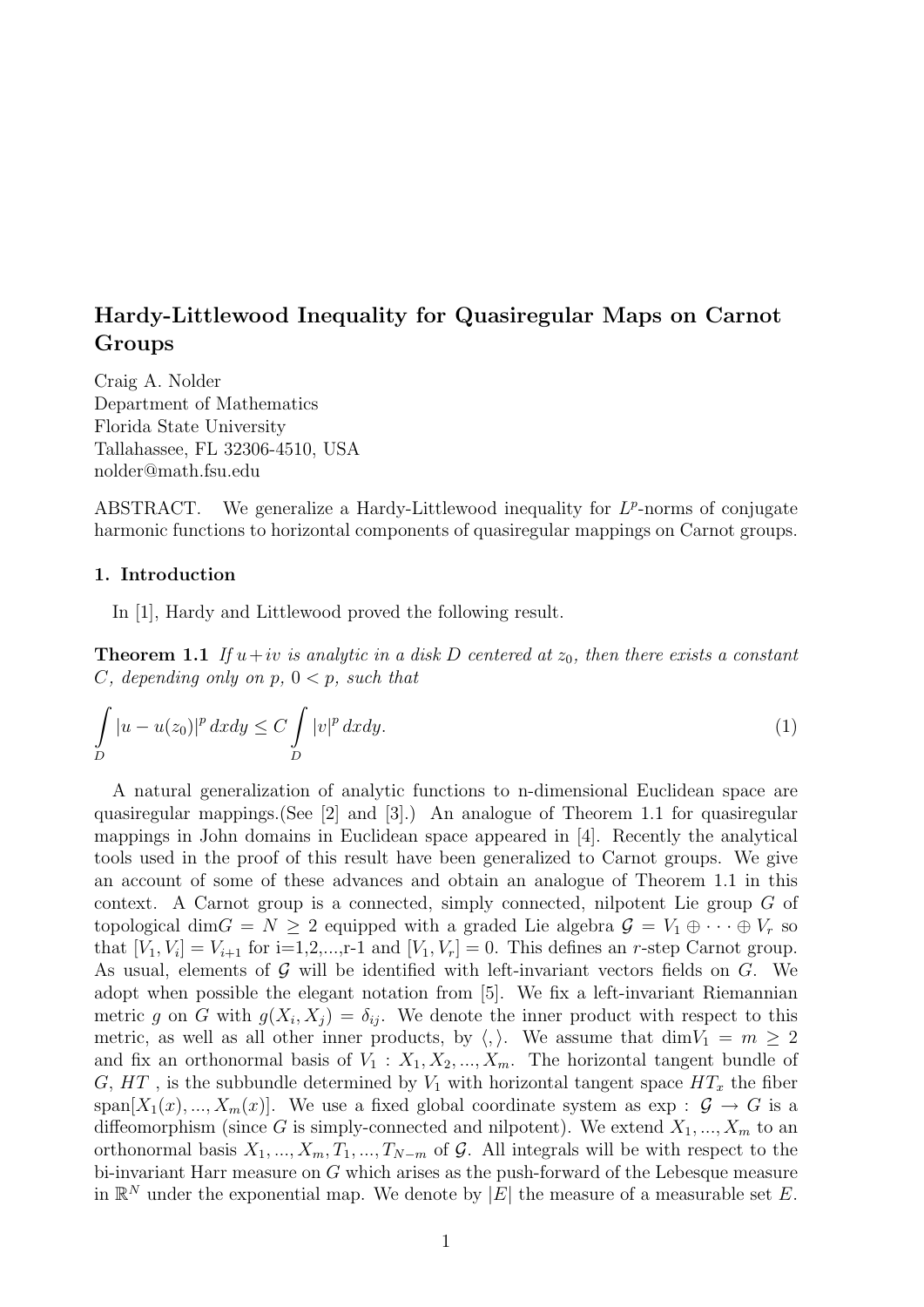We normalize the Harr measure so that the measure of the unit ball is one. We denote by Q the homogeneous dimension of the Carnot group G defined by  $Q = \sum_{i=1}^{r} i \dim V_i$ . The dual basis of G is denoted by  $dx_1,...,dx_m,\tau_1,...,\tau_{N-m}$  with the pairing  $\langle , \rangle : T_x \times T_x^* \to \mathbb{R}$ . Notice  $\langle X_j, dx_i \rangle = \langle T_j, dx_i \rangle = \delta_{ij}$ , and  $\langle X_j, \tau_i \rangle = \langle T_j, dx_i \rangle = 0$ . Also a vector field X is called horizontal if  $\langle X, \tau_i \rangle = 0$  for all  $i = 1, ..., N - m$ . We write  $|v|^2 = \langle v, v \rangle$ , d for the distributional exterior derivative and  $\delta$  for the codifferential adjoint. We use the following spaces where  $U$  is an open set in  $G$ :

 $\Lambda^k T$ : k-forms in the tangent bundle of G,

 $C_0^{\infty}(U,\Lambda^k)$ : infinitely differentiable compactly supported k-forms in U,

 $L^p(U, \Lambda^k)$ : k-forms with coefficients in  $L^p(U)$ ,  $p > 0$ ,

 $W^{1,p}(U,\Lambda^k)$ : Sobolev space of k-forms  $u \in L^p(U,\Lambda^k)$  such that  $du \in L^p(U,\Lambda^{k-1}),$ 

 $HW^{1,p}(U)$ : horizontal Sobolev space of functions  $u \in L^p(U)$  such that the distributional derivatives  $X_i u \in L^p(U)$  for  $i = 1,...,m$ .

When u is in the local horizontal Sobolev space  $HW_{loc}^{1,p}(U)$  we write the horizontal differential as  $d_0u = X_1udx_1 + ... + X_mudx_m$ . (The horizontal gradient  $\nabla_0u = X_1uX_1 + ...$  $...+X_muX_m$  appears in the literature. Notice that  $|d_0u| = |\nabla_0u|$ . The family of dilations on G,  $\{\delta_t : t > 0\}$ , is the lift to G of the automorphism  $\delta_t$  of G which acts on each  $V_i$ by multiplication by  $t^i$ . A path in G is called horizontal if its tangents lie in  $V_1$ . The (left-invariant) Carnot-Carathéodory distance ,  $d_c(x, y)$ , between x and y is the infimum of the lengths, measured in the Riemannian metric  $g$ , of all horizontal paths which join x to y. A homogeneous norm is given by  $|x| = d_c(0, x)$ . We have  $|\delta_t(x)| = t|x|$ . We write  $B_r(x) = \{y \in G : |x^{-1}y| < r\}$  for the ball centered at x of radius r. Since the Jacobian determinant of the dilatation  $\delta_r$  is  $r^Q$  and we have normalized the measure,  $|B_r| = r^Q$ . For  $\sigma > 0$ , we write  $\sigma B$  for the ball with the same center as B and radius  $\sigma$  times that of B. As references for Carnot groups we mention [6],[7],[8] and [9].

**Example 1.2** Euclidean space  $\mathbb{R}^n$  with its usual Abelian group structure is a Carnot group. Here  $Q = n$  and  $X_i = \partial/\partial x_i$ .

**Example 1.3** Each Heisenberg group  $H_n$ ,  $n \geq 1$ , is homeomorphic to  $\mathbb{R}^{2n+1}$ . They form a family of noncomutative Carnot groups which arise as the nilpotent part of the Iwasawa decomposition of  $U(n, 1)$ , the isometry group of the complex n-dimensional hyperbolic space. Denoting points in  $H_n$  by  $(z, t)$  with  $z = (z_1, ..., z_n) \in \mathbb{C}^n$  and  $t \in \mathbb{R}$  we have the group law given as

$$
(z,t) \circ (z',t') = (z+z', t+t'+2\sum_{j=1}^{n} Im(z_j \bar{z}'_j)).
$$
\n(2)

With the notation  $z_i = x_j + iy_j$ , the horizontal space  $V_1$  is spanned by the basis

$$
X_j = \frac{\partial}{\partial x_j} + 2y_j \frac{\partial}{\partial t} \tag{3}
$$

$$
Y_j = \frac{\partial}{\partial y_j} - 2x_j \frac{\partial}{\partial t}.\tag{4}
$$

The one dimensional center  $V_2$  is spanned by the vector field  $T = \partial/\partial t$  with commutator relations  $[X_j, Y_j] = -4T$ . All other brackets of  $\{X_1, Y_1, ..., X_n, Y_n\}$  are zero. The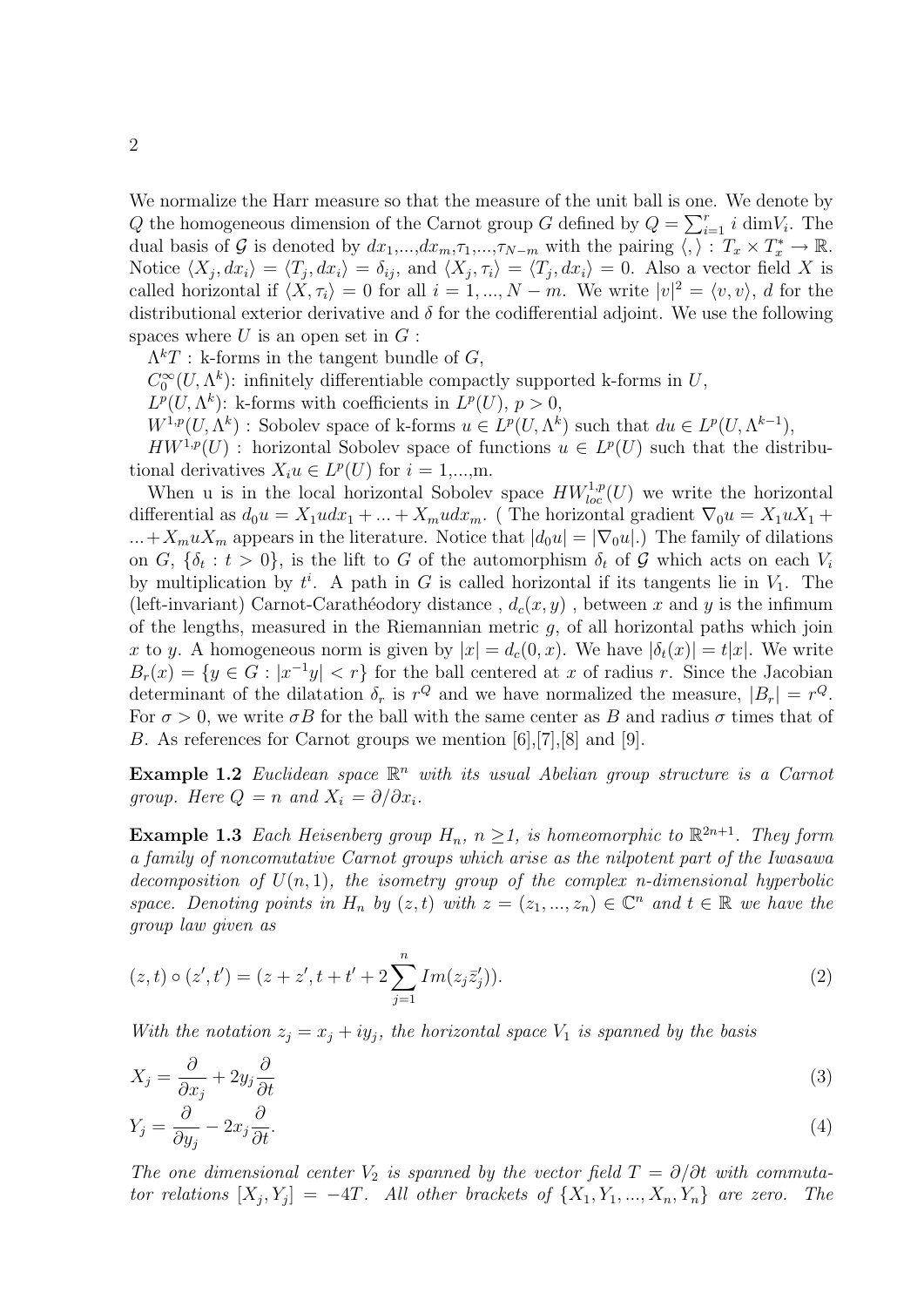homogeneous dimension of  $H_n$  is  $Q = 2n + 2$ . A homogeneous norm is given by

$$
|(z,t)| = (|z|^4 + t^2)^{1/4}.\tag{5}
$$

Example 1.4 A Generalized Heisenberg group, or H-type group, is a Carnot group with a two-step Lie algebra  $\mathcal{G} = V_1 \oplus V_2$  and an inner product  $\langle , \rangle$  in  $\mathcal G$  such that the linear map  $J: V_2 \to End V_1$  defined by the condition

$$
\langle J_z(u), v \rangle = \langle z, [u, v] \rangle, \tag{6}
$$

satifies

$$
J_z^2 = -\langle z, z \rangle \mathbf{Id} \tag{7}
$$

for all  $z \in V_2$ . For each  $x \in G$ , let  $v(x) \in V_1$  and  $z(x) \in V_2$  be such that  $x = \exp(v(x) +$  $z(x)$ ). Then

$$
|x| = (|v(x)|^4 + 16|z(x)|^2)^{1/4}
$$
\n(8)

defines a homogeneous norm in G. For each  $m \in \mathbb{N}$  there exist infinitely many generalized Heisenberg groups with  $dimV_2 = m$ . These include the nilpotent groups in the Iwasawa decomposition of the simple rank-one groups  $SO(n,1), SU(n,1), Sp(n,1)$  and  $F_4^{-20}$ .

See [10] for material about these groups.

## 2. Subelliptic equations

We use the fact that the horizontal components of quasiregular mappings on Carnot groups satisfy a certain nonlinear subelliptic equation.

**Definition 2.1** An, a.e.  $x \in G$  continuous map  $A_x : \Lambda^1 H T_x \to \Lambda^1 H T_x$  is a Carathéodory function if

$$
x \mapsto A_x(\omega(x)) \tag{9}
$$

is a measureable section of the horizontal cotangent bundle  $HT^* = \Lambda^1 HT$  whenever  $\omega$ is and there exists  $1 < \alpha < \infty$  and  $\nu > 0$  such that

$$
\langle A_x(\xi), \xi \rangle \ge \nu^{-1} \langle \xi, \xi \rangle^{\alpha/2} \tag{10}
$$

and

$$
|A_x(\xi)| \le \nu |\xi|^{\alpha - 1} \tag{11}
$$

for a.e.  $x \in G$  and all  $\xi \in \Lambda^1 HT_x$ .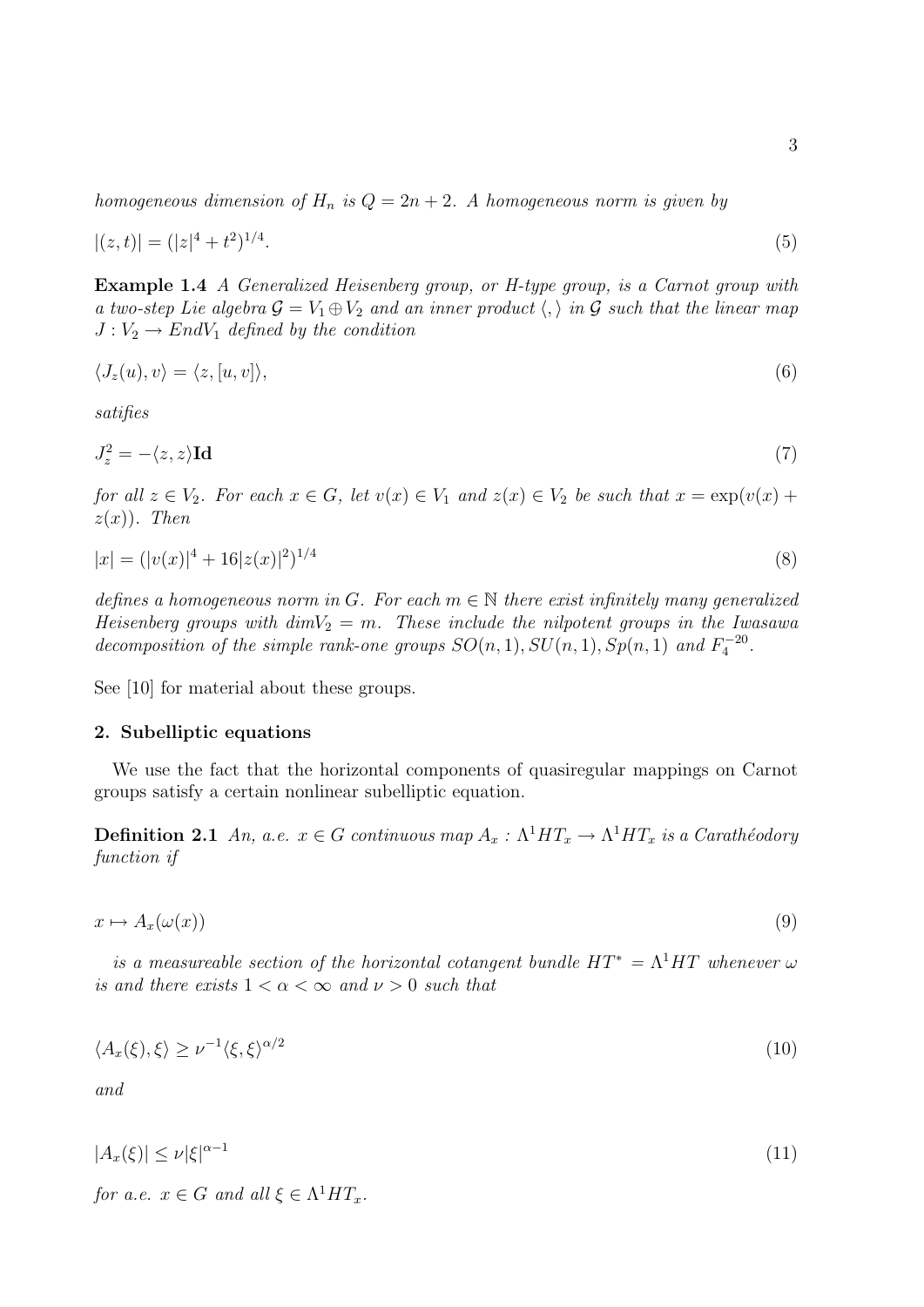Given such a map  $A_x$ , we say that a function  $u \in HW^{1,\alpha}_{loc}(U)$  is a solution to

$$
\delta A_x(d_0 u) = 0 \tag{12}
$$

in  $U$  if

$$
\int_{U} \langle A_x(d_0u), d_0\eta \rangle = 0 \tag{13}
$$

for all  $\eta \in C_0^{\infty}(U)$ .

For example when  $A_x(\xi) = |\xi|^{p-2}\xi$ , (12) is the sub-p-harmonic equation

$$
\delta(|d_0|^{p-2}d_0u) = 0\tag{14}
$$

which is the sublaplacian  $\sum_{i=1}^{m} X_i^2 u = 0$  when  $p = 2$ . A solution, u, to (2.1) enjoys the following three properties. The first in a version of a Poincaré-Sobolev inequality found in [12] (see also [13]): For  $0 < p < \infty$  there exists a constant  $C_1$  such that

$$
\left(\frac{1}{|B_r|}\int_{B_r} |u - u_{B_r}|^p\right)^{1/p} \le C_1 r \left(\frac{1}{|B_r|}\int_{B_r} |d_0 u|^p\right)^{1/p}.\tag{15}
$$

Second is a Caccioppoli estimate (see  $[5]$ ) : There exists a constant  $C_2$  such that, for the exponent  $\alpha$  in Definition 2.1,

$$
\left(\frac{1}{|B_r|}\int_{B_r} |d_0 u|^\alpha\right)^{1/\alpha} \le \frac{C_2}{r} \left(\frac{1}{|B_r|}\int_{2B_r} |u|^\alpha\right)^{1/\alpha}.\tag{16}
$$

Third are the so-called weak reverse Hölder inequalities (see [5] and [4]) : For  $0 < s, t < \infty$ , there exists a constant  $C_3$  such that

$$
\left(\frac{1}{|B_r|}\int_{B_r}|u|^s\right)^{1/s}\leq C_3\left(\frac{1}{|B_r|}\int_{2B_r}|u|^t\right)^{1/t}.\tag{17}
$$

## 3. Quasiregular mappings

**Definition 3.1** Suppose that  $f: U \to G$  is in  $W^{1,1}_{loc}(U)$  (so that the formal derivative  $f_*: T_x \to T_{f(x)}$  exists a.e.). We say that f is a (generalized) contact map if

$$
f_*V_1 \subset V_1 \tag{18}
$$

a.e. (So for each  $X \in HT_x, f_*(x)X \in HT_{f(x)}$  a.e.)

Writing  $\tau = \tau_1 \wedge \cdots \wedge \tau_{N-m}$  and  $f^* \tau$  for the pullback of the form  $\tau$  under f we see that Definition 3.2 is equivalent to the existence of a function  $\lambda$  in U such that

$$
f^*\tau = \lambda \tau. \tag{19}
$$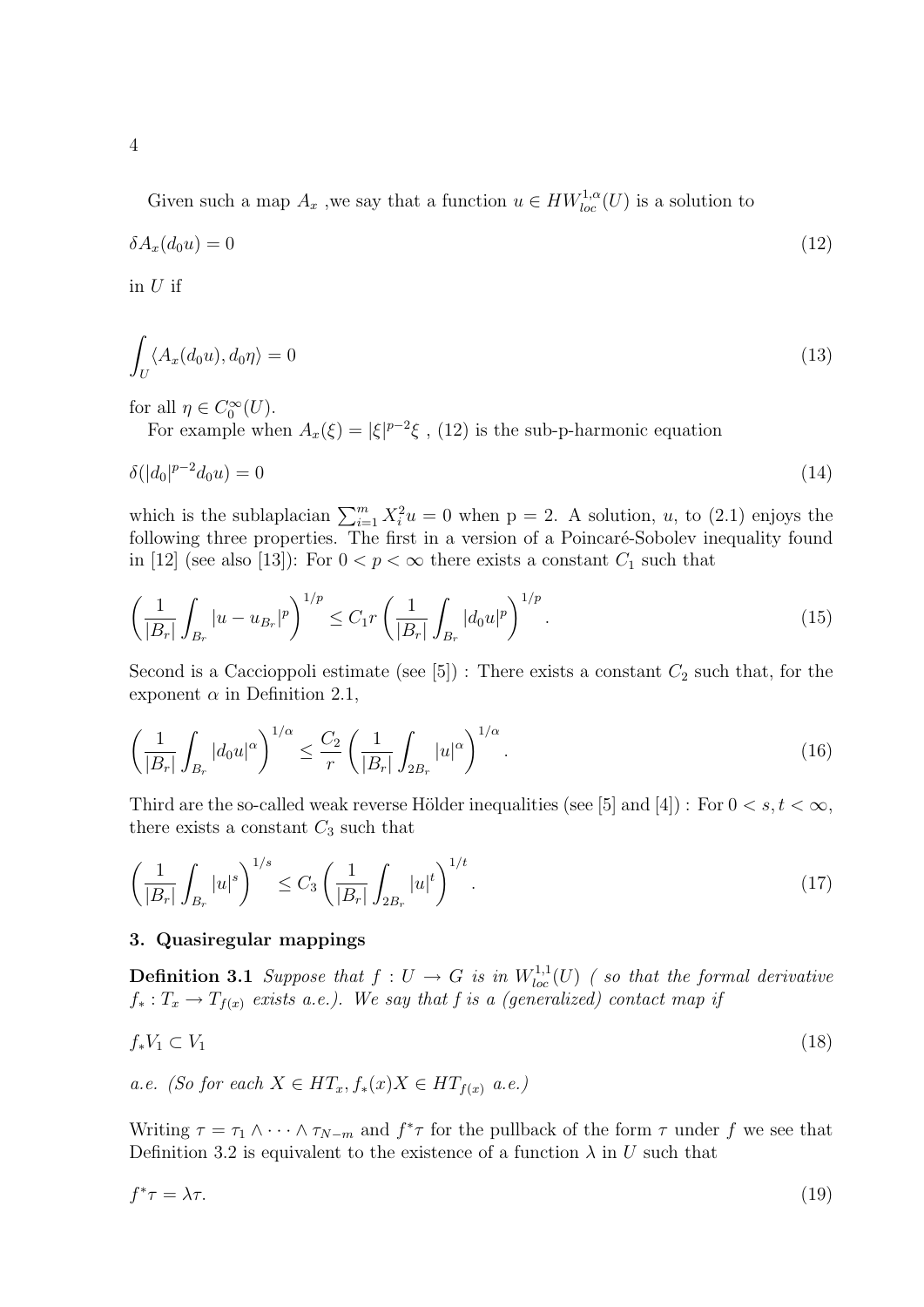This coincides with other definitions of a contact map on a contact manifold. In the basis  $X_1, ..., X_m, T_1, ..., T_{N-m}$  the matrix of  $f_*$  has the form

$$
\begin{pmatrix} Hf_* & \star \\ 0 & A \end{pmatrix} \tag{20}
$$

where  $Hf_*$  is the map  $f_*|HT_x \to HT_{f(x)}$  with  $(f_*)_{ij} = X_jf_i$  and  $\det A = \lambda$  with  $\lambda$  as above. We use the following notation:

$$
|Hf_*(x)| = \max_{\xi \in HT_*, |\xi| = 1} |Hf_*(x)\xi| \tag{21}
$$

and

$$
\ell[Hf_*(x)] = \min_{\xi \in HT_*, |\xi| = 1} |Hf_*(x)\xi| \tag{22}
$$

**Definition 3.2** A quasiregular map is a continuous (generalized) contact map  $f: U \to G$ in  $W^{1,N}_{loc}(U)$  which satisfies:

$$
|Hf_*(x)|^Q \le K \det f_*(x) \tag{23}
$$

and

$$
\det f_*(x) \le K\ell [Hf_*(x)]^Q \tag{24}
$$

for some  $K < \infty$  and a.a.  $x \in U$ .

For some constructions of quasiregular mappings and rigidity results in Carnot groups, see [11] and [5].

We Assume throughout this section that  $f: U \to G$  is K-quasiregular. Notice that

$$
|d_0 f_i(x)| \le K^{2/Q} |d_0 f_j(x)| \tag{25}
$$

for a.e.  $x \in U$  and  $i, j = 1, ..., m$ 

Next define  $\hat{A}_x : HT_x \to HT_x$  by

$$
\hat{A}_x(\xi) = \langle G_x(\xi), \xi \rangle^{(Q-2)} G_x(\xi),\tag{26}
$$

where

$$
G_x(\xi) = [\det f_*(x)]^{2/Q} [Hf_*(x)]^{-1} [Hf_*(x)]^{-1} \xi,
$$
\n(27)

whenever det  $f_*(x) \neq 0$  (so that  $Hf_*(x)$  is invertible), and  $G_x(\xi) = \xi$  otherwise. From this we define  $A_x : \Lambda^1 H T_x \to \Lambda^1 H T_x$  by  $A_x = \gamma_1 \circ \hat{A}_x \circ \gamma^1$  where  $\gamma_1$  is the linear map which sends basis elements of  $HT_x$  to those of  $\Lambda^1 HT_x$  and  $\gamma^1 = \gamma_1^{-1}$ . Notice that since f is K-quasiregular,  $A_x$  is a Carathéodory function with  $p = Q$  and  $\nu = K$ .

With  $A_x$  defined in this way we have the following result which appears as Corollary 3.20 in [5].

Theorem 3.3 The first m components of a quasiregular mapping f are solutions to  $\delta A_x(d_0u) = 0$  (28) in U.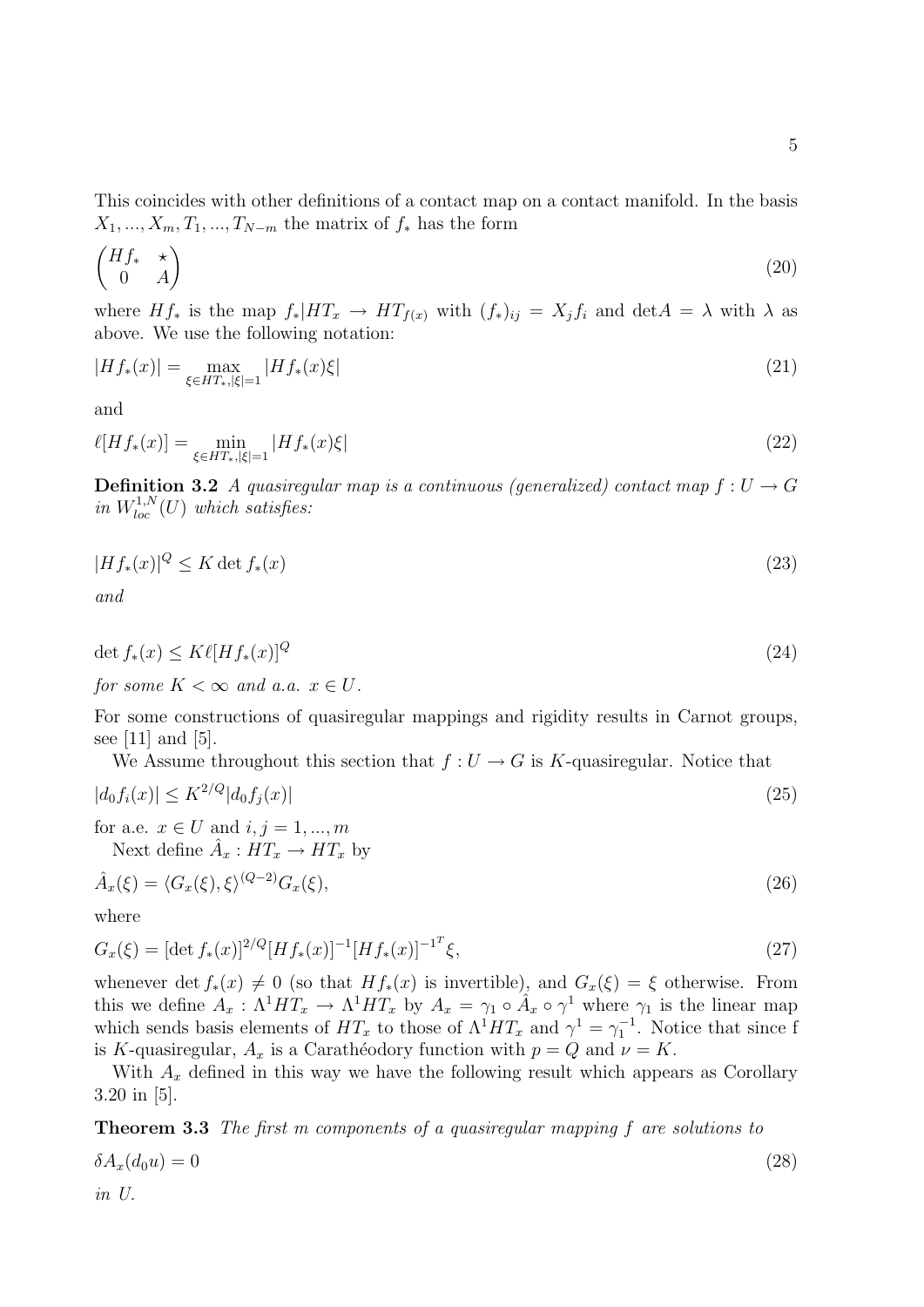## 4. The Hardy-Littlewood inequality and John domains

**Definition 4.1** A bounded proper domain  $\Omega \subset G$  is a  $\delta$ -John domain,  $\delta > 0$ , if there exists a distinguished point  $x_0 \in \Omega$  such that each  $x \in \Omega$  can be joined with  $x_0$  by a curve  $\gamma = \gamma : [0, l] \rightarrow \Omega$  parametrized by arclength such that  $\gamma(0) = x, \gamma(l) = x_0$  and  $d_c(\gamma(t), \Omega^c) \geq \delta t.$ 

We define Muckenhoupt weights. See [14].

**Definition 4.2** We write  $w \in A^q_M(\Omega)$ ,  $1 < q < \infty$ ,  $1 \leq M < \infty$ , when  $w \geq 0$  a.e. and

$$
\frac{1}{|B|} \int_B w \le M \left( \frac{1}{|B|} \int_B \frac{1}{w^{1-q}} \right)^{1-q} \tag{29}
$$

for all balls  $B \subset \Omega$ .

Muckenhoupt weights satisfy a reverse Holder inequality,

$$
\int_{B} w^{\beta} \le C|B|^{(1-\beta)/\beta} \int_{B} w \tag{30}
$$

for all balls  $B \subset \Omega$  and some  $\beta > 1$ .

We now state the main result of this paper.

**Theorem 4.3** Suppose that  $f = (f_1, ..., f_N)$  is K-quasiregular in a  $\delta$ -John domain with center  $z_0$ ,  $\Omega \subset G$ ,  $w \in A^q_M(\Omega)$  and  $p > 0$ . There exists a constant C, independent of f, such that

$$
\int_{\Omega} |f_i - f_i(z_0)|^p w \le C \int_{\Omega} |f_j|^p w \tag{31}
$$

for all  $i, j = 1, ..., m$ . Here  $C = C(\delta, p, N, Q, M, K)$ .

John domains in homogeneous spaces satisfy a Boman chain condition, see [15], which allow the patching together of weak local  $L^{p}$ - estimates into global estimates. A proof of the following result appears in [4] in the Euclidean case and the proof extends here verbatim.

**Theorem 4.4** Let  $0 < p < \infty, \sigma > 1, w \in A^q_M(\Omega)$  and let u and v be measurable functions defined in a  $\delta$ -John domain  $\Omega$ . Suppose there is a constant A such that

$$
\inf_{c \in \mathbb{R}} \int_{B} |u - c|^p w \le A \int_{\sigma B} |v|^p w,\tag{32}
$$

for all balls  $\sigma B \subset \Omega$ . Then there is a constant B, independent of u and v, such that

$$
\inf_{c \in \mathbb{R}} \int_{\Omega} |u - c|^p w \le B \int_{\Omega} |v|^p w. \tag{33}
$$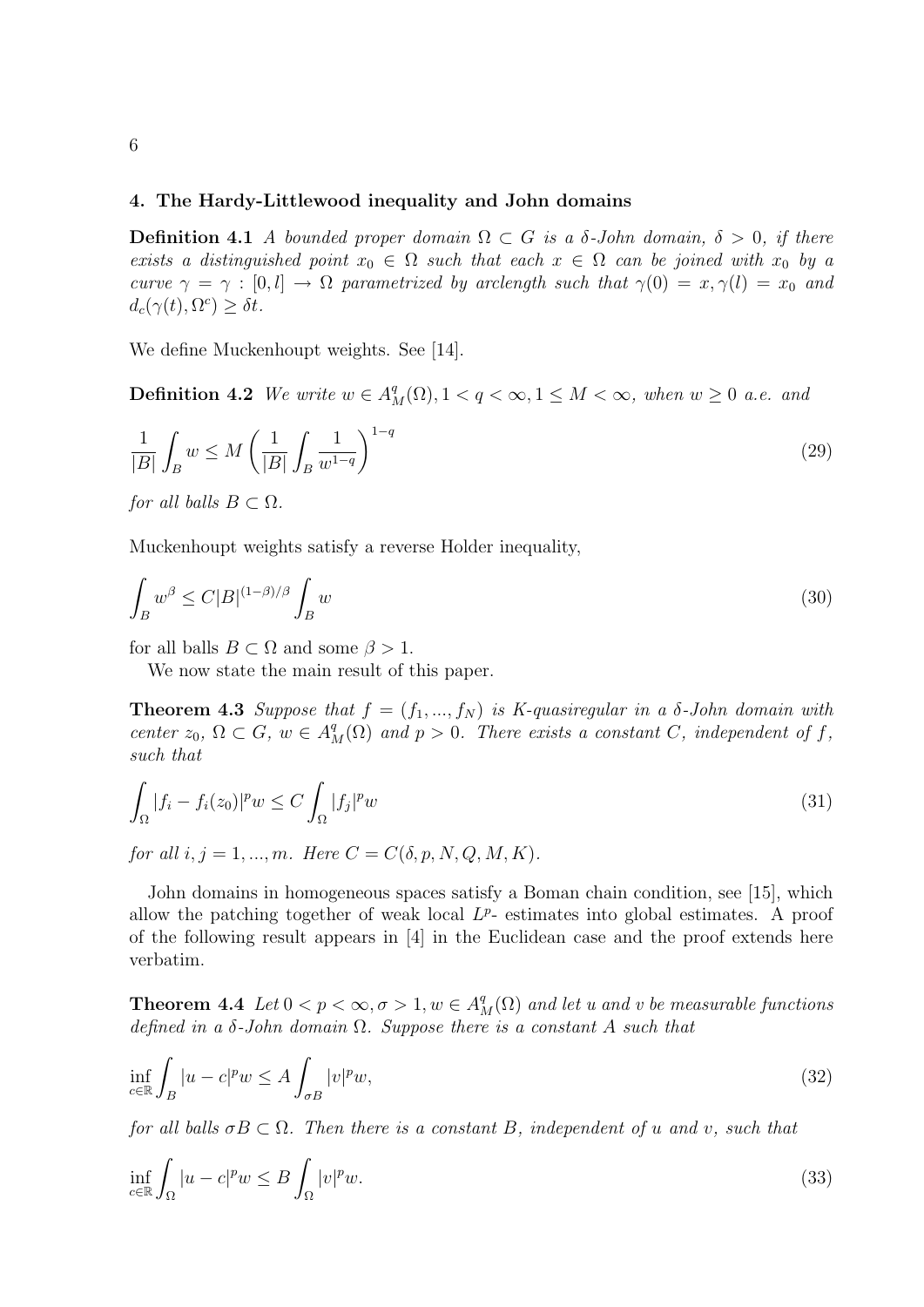Applying Theorem 4.4, we obtain the main result by proving the local result. The proof is similar to that in  $[17]$ . We first prove an unweighted inequality. Combining  $(15),(25)$ and (16),

$$
\int_{2B} |f_i - (f_i)_{2B}|^{\alpha} \tag{34}
$$

$$
\leq C_1 r \int_{2B} |d_0 f_i|^\alpha \tag{35}
$$

$$
\leq C_4 r \int_{2B} |d_0 f_j|^\alpha \tag{36}
$$

$$
\leq C_5 \int_{4B} |f_j|^\alpha. \tag{37}
$$

Next we use the Holder inequalities (17) to get the local weighted result (32) with  $\sigma = 8$ as follows.

$$
\left(\int_{B} |f_i - (f_i)_{2B}|^p w\right)^{1/p} \tag{38}
$$

$$
\leq \left(\int_B w^\beta\right)^{1/p\beta} \left(\int_B |f_i - (f_i)_{2B}|^{p\beta/(\beta - 1)}\right)^{(\beta - 1)/p\beta} \tag{39}
$$

$$
\leq C_6 \left( \int_B w \right)^{1/p} |B|^{-1/\alpha} \left( \int_{2B} |f_i - (f_i)_{2B}|^{\alpha} \right)^{1/\alpha} \tag{40}
$$

$$
\leq C_7 \left( \int_B w \right)^{1/p} |B|^{-1/\alpha} \left( \int_{4B} |f_j|^\alpha \right)^{1/\alpha} \tag{41}
$$

$$
\leq C_8 \left( \int_B w \right)^{1/p} |B|^{q/p} \left( \int_{8B} |f_j|^{p/q} \right)^{q/p} \tag{42}
$$

$$
\leq C_8 \left( \left( \int_{8B} w \right) |B|^{-q} \left( \int_{8B} w^{1/(1-q)} \right)^{-1} \right)^{1/p} \left( \int_{8B} |f_j|^p w \right)^{1/p} \tag{43}
$$

$$
\leq C_9 \left( \int_{8B} |f_j|^p w \right)^{1/p}.\tag{44}
$$

Because balls  $B \subset G$  are John domains, we obtain the following corollary. We use the notations for the Hardy-Littlewood sharp maximal function and the sharp BMO norm in an open set  $U$ :

$$
M_p^{\sharp}(u,\mu)(x) = \sup_{B \subset U \atop x \in B} \mu(B)^{-1/p} \inf_{a \in \mathbb{R}} \left[ \int_B |u - a|^p d\mu \right]^{1/p},\tag{45}
$$

and

$$
||u||_{U,\mu}^{BMO} = \sup_{x \in U} M_1^{\sharp}(u,\mu)(x).
$$
 (46)

Here  $d\mu = wdx$  for  $w \in A_M^q(U)$ .